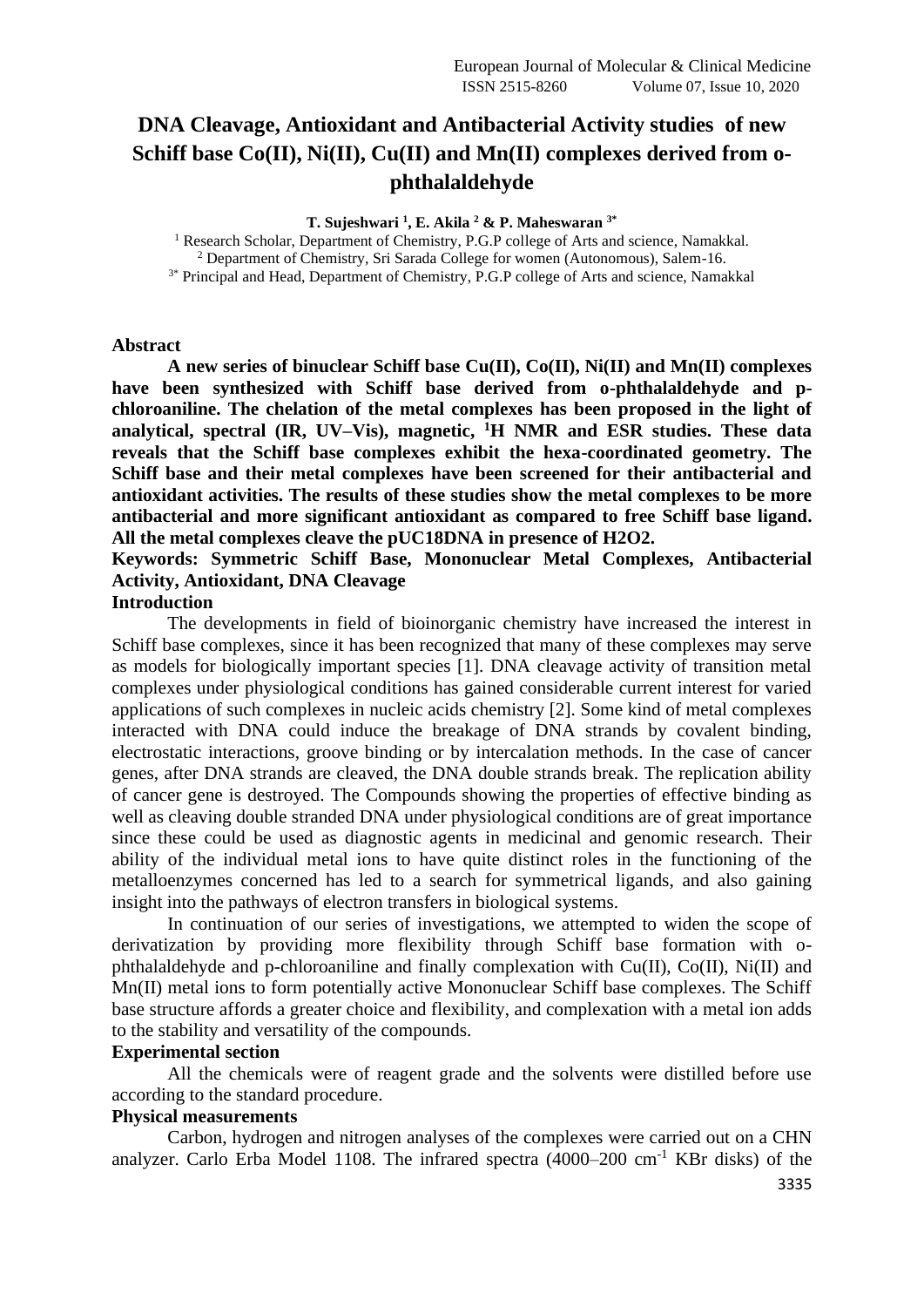samples were recorded on a Perkin–Elmer FT-IR-8300 spectrophotometer. The electronic absorbance spectra in the 200–800 nm were recorded on Double beam spectrometer Cyber lab between  $200 - 800$  nm. <sup>1</sup>H NMR spectra of ligand were recorded on Bruker Spectrometer at 400 MHZ in DMSO. The chemical shifts are given in PPM, using Tetramethylsilane (TMS) as the internal reference. Magnetic susceptibility measurements were carried out by employ the Gouy method at room temperature on powder sample of the complexes using CuSO4.5H2O as calibrant. The metal contents of the complexes were determined according to the literature method [3].

## **Synthesis of Schiff base ligand**

The Schiff base ligand was synthesized by adding o-phthalaldehyde (1 mM) in 20 ml of ethanol, p-chloroaniline (2 mM) in 20 ml of ethanol. The mixture was refluxed for 2-3 hrs. Then solution of the ligand was kept for slow evaporation and dark yellow colored precipitate was collected and dried in air [4].

### **Synthesis of Schiff base metal complexes**

The ethanolic solution of synthesized ligand (2 mM) was added dropwise stirring to an ethanolic solution of the metal chloride (1 mM) (Metal =  $Cu(II)$ ,  $Co(II)$ , Ni(II) and Mn(II)) with constant stirring and the mixture was boiled under reflux for 3-5 hrs. Then, the volume of the reaction mixture was reduced by evaporation. The precipitated complexes were filtered off, washed with ethanol and then dried in vacuuo [5].



**Fig.1. Synthetic route of Schiff base ligand**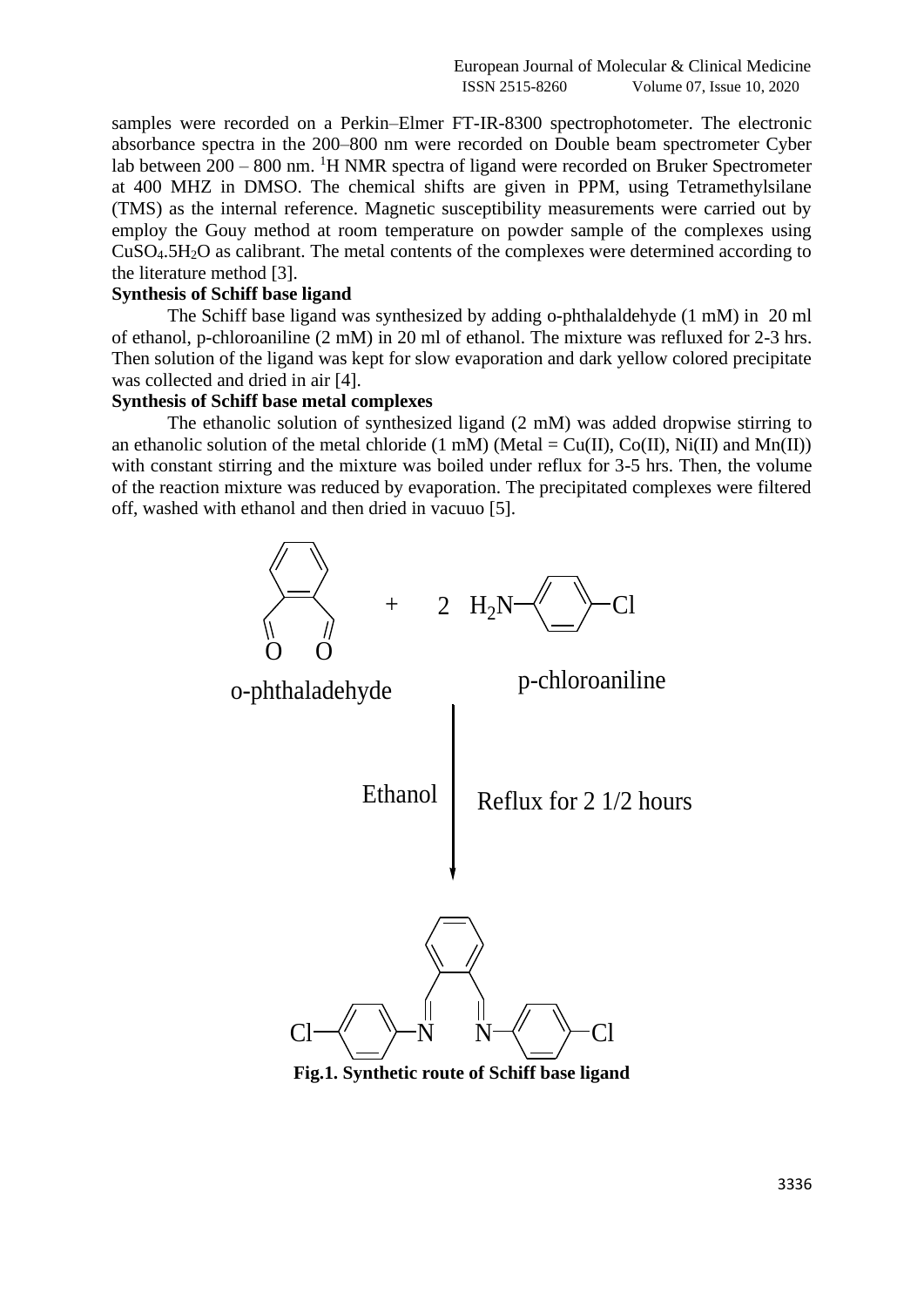

**M=Cu(II), Ni(II), Co(II) and Mn(II)**

## **Fig.2. Synthetic route of Mononuclear Schiff base Metal(II) complexes**

## **RESULTS AND DISCUSSION Elemental Composition**

All the reported mononuclear Schiff base metal (II) complexes are extremely insoluble in water and most of organic solvents, but easily soluble in DMF and DMSO. All the reported complexes show deep in colour and stable at room temperature. The elemental analysis results were in good agreement with the proposed formulae as illustrated in Table 1. **Molar Conductivity Studies**

The molar conductivity measurements have demonstrated to be a extremely helpful tool in the examination of geometrical structures of inorganic metal complexes. The molar conductivity for the complexes was measured at the room temperature in  $10^{-3}$  M solution DMF as solvent. The molar conductance was applied to examine the being of anion outer the coordination sphere for all the complexes showed a important molar conductance values range of 12-15 ohm<sup>-1</sup>cm<sup>2</sup>mol<sup>-1</sup> where indict them non electolytic in nature  $[6]$ . The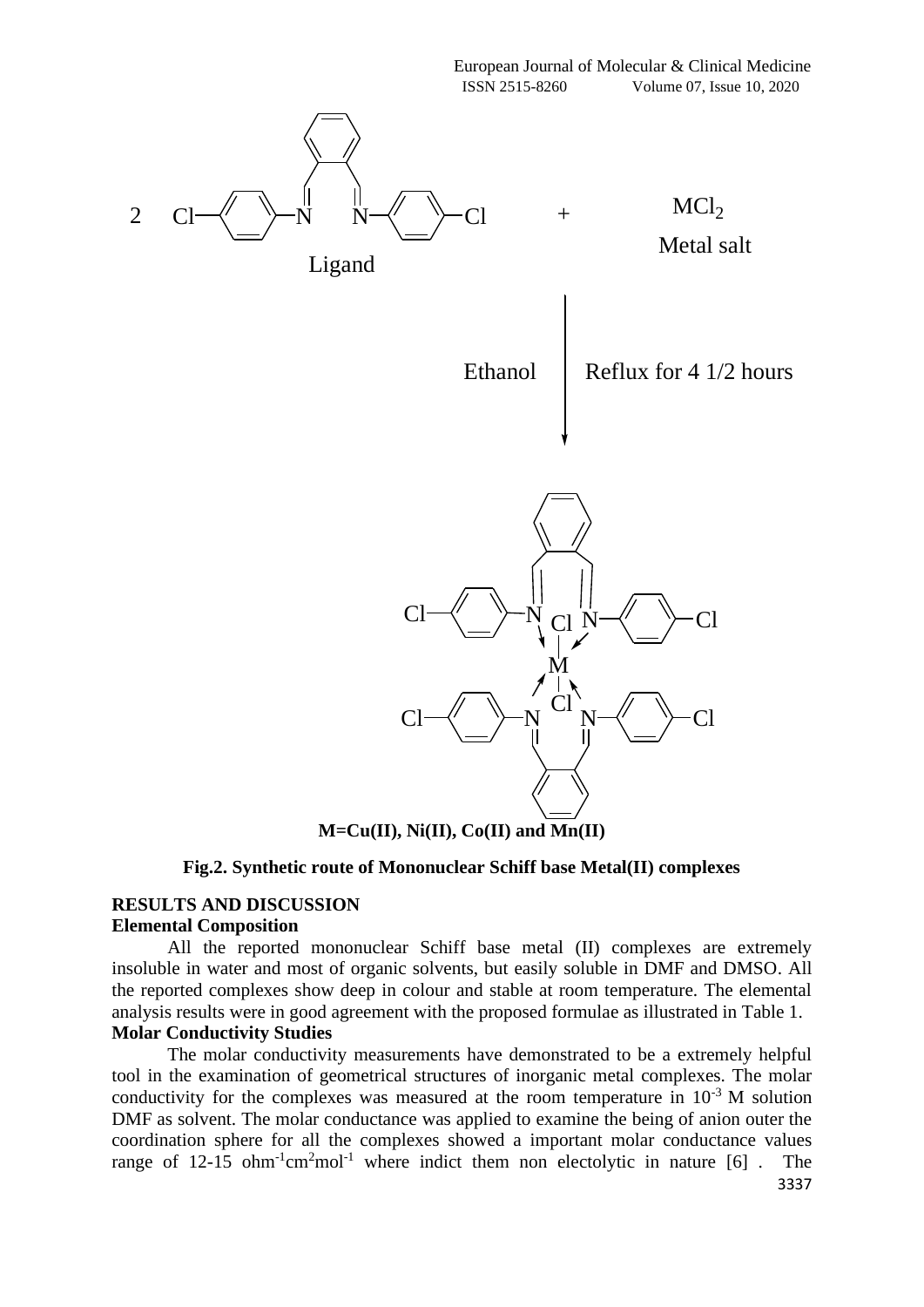difference in number of protons in mononuclear  $Co(II)$ ,  $Ni(II)$ ,  $Cu(II)$ , and  $Mn(II)$  metal complexes perhaps points out the difference in sizes of the  $+2$  oxidation state of reported metal ions, with various polarizing because of its different sizes.

| Table 1. Analytical data of newly synthesized Schiff base ligand and its mononuclear |  |
|--------------------------------------------------------------------------------------|--|
| metal complexes                                                                      |  |

| <b>Molecular</b><br>Formula   | color                  | <b>Yield</b><br>$\frac{0}{0}$ | <b>Melti</b><br>ng    |      | % of<br><b>Nitrogen</b> |      | $%$ of<br><b>Metal</b> | <b>Molar</b><br>conductance                                                         |  |
|-------------------------------|------------------------|-------------------------------|-----------------------|------|-------------------------|------|------------------------|-------------------------------------------------------------------------------------|--|
|                               |                        |                               | Point<br>$^{\rm (0)}$ | Cal  | <b>Exp</b>              | Cal  | Exp                    | $\Lambda$ <sub>m</sub> (ohm <sup>-</sup><br>$1$ cm <sup>2</sup> mol <sup>-1</sup> ) |  |
| $C_{20}H_{14}N_2Cl_2$         | Dark<br>yellow         | 85                            | 150                   | 8.81 | 8.79                    |      |                        |                                                                                     |  |
| $Cu(C_{40}H_{28}N_4Cl_6)$     | Deep<br>green          | 80                            | >200                  | 8.56 | 8.52                    | 9.71 | 9.70                   | 12                                                                                  |  |
| $Ni(C_{40}H_{28}N_{4}Cl_{6})$ | Yellowi<br>sh<br>green | 75                            | $>200$                | 8.63 | 8.62                    | 9.08 | 9.05                   | 15                                                                                  |  |
| $Co(C_{40}H_{28}N_4Cl_6)$     | Dark<br>pink           | 83                            | >200                  | 8.62 | 8.61                    | 9.07 | 9.06                   | 13                                                                                  |  |
| $Mn(C_{40}H_{28}N_4Cl_6)$     | Dark<br>red            | 77                            | >200                  | 8.68 | 8.67                    | 8.51 | 8.50                   | 12                                                                                  |  |

Where L= Ligand,  $Y = 2$ , 2'- bipyridyl and  $Z =$  Chloride ion.

## **Infrared Spectra**

The IR Spectral analysis of the Schiff base ligands and its derived complexes absorption bands characteristics of different bond types gives an information regarding the creation of the ligand and its mode of coordination in the complexes. The IR spectral data of all synthesized complexes are listed in Table 2.

A comparison of spectra of metal complexes and its Schiff bases which indicates that here all the complexes the metal ions are coordinated to Schiff bases through the imino nitrogen(s) which is suitable to the downfield shift in the stretching band of the C=N group from ligands (1622 cm<sup>-1</sup>) to complexes (1610  $\pm 1601$  cm<sup>-1</sup>). This be capable of explained based on a drift of the lone pair density of azomethine nitrogen in direction of the metal atom [7]. New vibrations at  $448-468$  cm<sup>-1</sup> which are not present in the free Schiff base are related to the subsistence of ν (M-N). The appearance of new bands at 270-280 cm−1 was due to formation of M-Cl. This report predicts that chloride ions were coordinated inside in the coordination sphere [8].

## **Table 2. Infrared Spectroscopic Data of Schiff Base Ligand and its mononuclear metal complexes**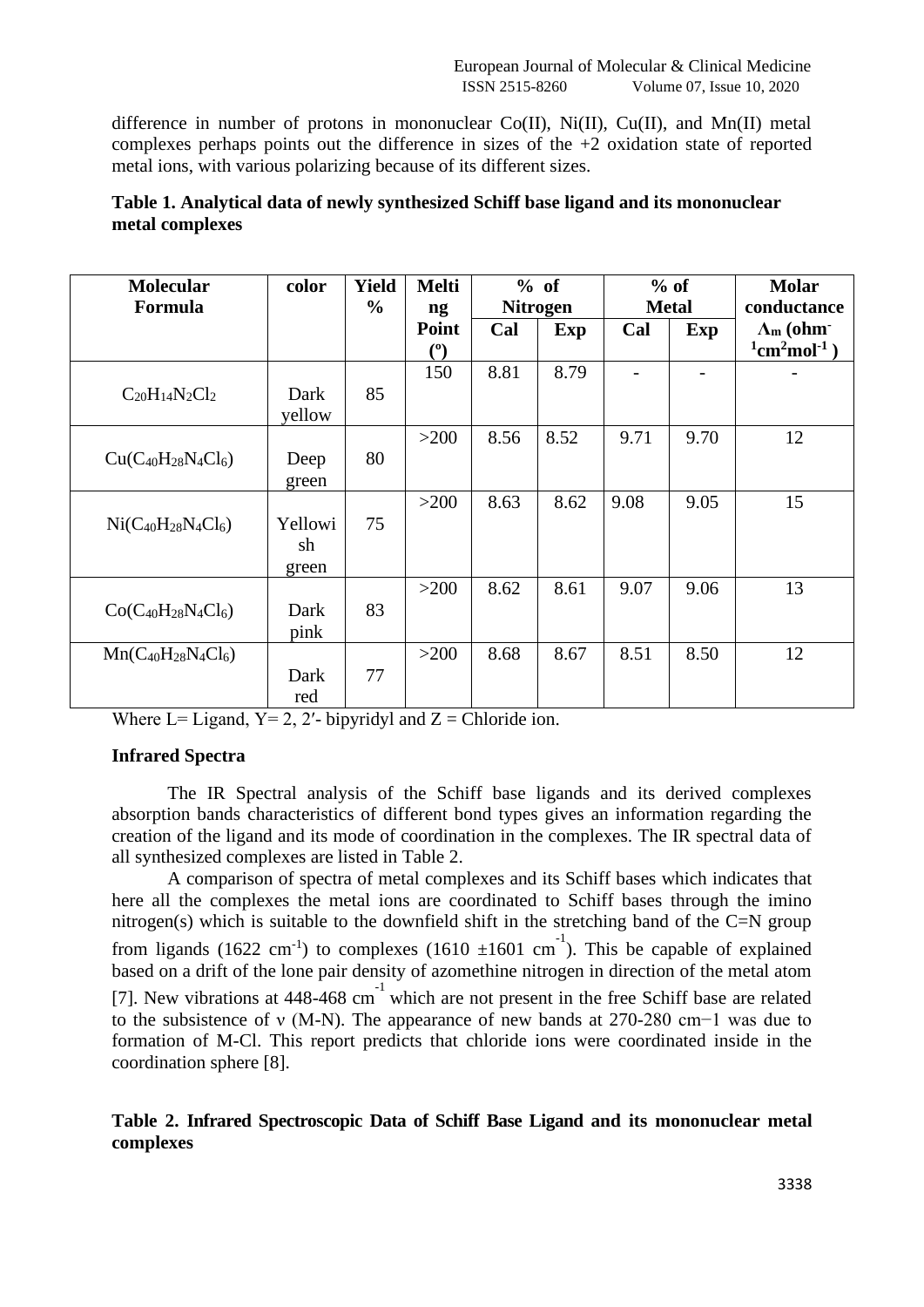|                           | $(C=N)$     | $(M-N)$     | (M–CI)      |
|---------------------------|-------------|-------------|-------------|
| <b>Compounds</b>          | $(cm^{-1})$ | $(cm^{-1})$ | $(cm^{-1})$ |
| $C_{20}H_{14}N_2Cl_2$     | 1622        |             |             |
| $Cu(C_{40}H_{28}N_4Cl_6)$ | 1610        | 456         | 279         |
| $Ni(C_{40}H_{28}N_4Cl_6)$ | 1605        | 461         | 279         |
| $Co(C_{40}H_{28}N_4Cl_6)$ | 1601        | 468         | 278         |
| $Mn(C_{40}H_{28}N_4Cl_6)$ | 1608        | 448         | 280         |

## *ELECTRONIC SPECTRA*

The electronic spectra are frequently more useful in the assessment of results which is furnished by other methods such as structural investigation. Electronic spectral data of all reported complexes were demonstrated in DMF solution medium are shown in Table 3.

The absoption peaks which are obtained at the range of 250- 272 cm<sup>-1</sup> was accredited to the intra ligand charge transfer transition  $(\pi \rightarrow \pi^*)$ . These high intensity absoption peaks comes from  $\pi \rightarrow \pi^*$  transitions exactly localized at the aromatic groups of the complex. Intense peaks obtained here at the range of 350-376 cm<sup>-1</sup> were assigned to n→π<sup>\*</sup> and ligandto-metal charge transfer transition, correspondingly. The octahedral Cu(II)  $(d^9)$  split beneath the influence of the distortion and the distortion can be such as to reason the three transitions  ${}^{2}B_{1}g \rightarrow {}^{2}B_{2}g$ ;  ${}^{2}B_{1}g \rightarrow {}^{2}Eg$  and  ${}^{2}B_{1}g \rightarrow {}^{2}A_{1}g$  arises at the range of 625, 560 and 525 nm [9]. The electronic spectrum of Ni(II) complex showed the three bands at 630, 560 and 520 nm attributed to  ${}^{3}A_{2}g \rightarrow {}^{3}T_{2}g$  (F)  $(v_{1})$ ,  ${}^{3}A_{2}g \rightarrow {}^{3}T_{1}g$  (F)  $(v_{2})$  and  ${}^{3}A_{2}g \rightarrow {}^{3}T_{1}g$  (P)  $(v_{3})$  transitions, correspondingly [10]. The UV spectrum of Co(II) complex exhibited three bands at the region of 625,540 and 585 nm which were assigned tentatively to  ${}^{4}T1g \rightarrow {}^{4}T_{2}g(F)$  ( $v_I$ ),  ${}^{4}T_{1}g \rightarrow {}^{4}A_{2}g(F)(v_{2})$  and  ${}^{4}T_{1}g \rightarrow {}^{4}T_{1}g(P)(v_{3})$  transitions ,respectively [6]. The electronic spectra of Mn(II) complexes show the absorption peaks in the range 620, 536 and 520 nm. These absorption peaks due to the <sup>6</sup>A<sub>1</sub>g  $\rightarrow$  <sup>4</sup>A<sub>1</sub>g,  $\overline{6}$ A<sub>1</sub>g  $\rightarrow$  <sup>4</sup>A<sub>2</sub>g, and <sup>6</sup>A<sub>1</sub>g  $\rightarrow$  <sup>4</sup>Eg, <sup>4</sup>A<sub>1</sub>g transitions, respectively [11]. These bands recommend that the complexes which possess a distorted octahedral geometry.

| S.             | Compound                      |                         | <b>Geometry</b><br>of the |                   |             |           |
|----------------|-------------------------------|-------------------------|---------------------------|-------------------|-------------|-----------|
| N <sub>0</sub> |                               | $\pi \rightarrow \pi^*$ | $n\rightarrow \pi^*$      | $L \rightarrow M$ | $d-d$       | complex   |
| 1              | $C_{20}H_{14}N_2Cl_2$         | 272                     | 376                       |                   |             |           |
| $\overline{2}$ | $Cu(C_{40}H_{28}N_4Cl_6)$     | 265                     | 350                       | 460               | 625,560,525 |           |
| 3              | $Ni(C_{40}H_{28}N_{4}Cl_{6})$ | 250                     | 364                       | 442               | 630,560,520 | Distorted |

**Table 3. Electronic Spectral data of Schiff base ligand and its complexes**.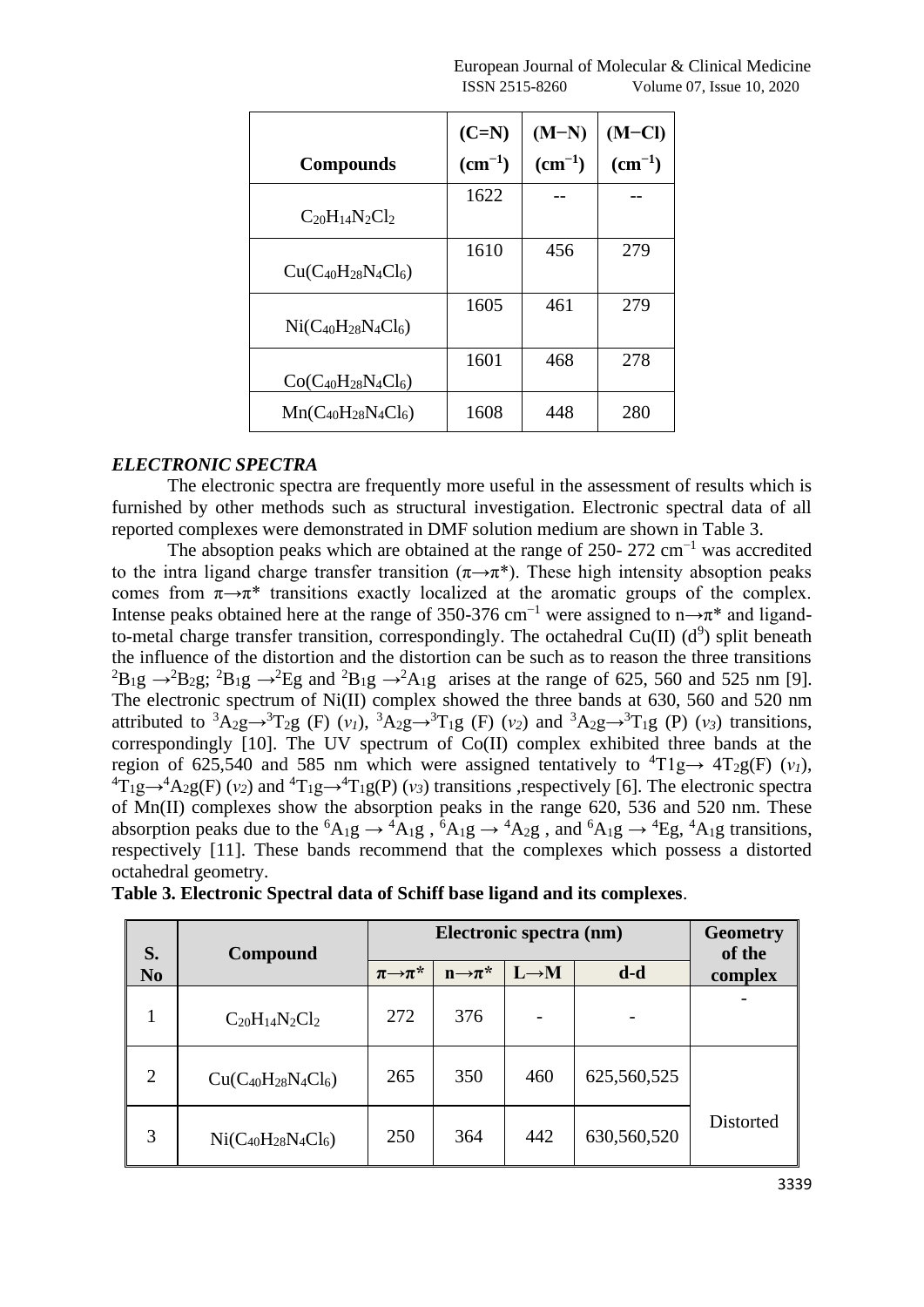| $Co(C_{40}H_{28}N_4Cl_6)$ | 270 | 372 | 455 | 625,540,585 | Octahedral |
|---------------------------|-----|-----|-----|-------------|------------|
| $Mn(C_{40}H_{28}N_4Cl_6)$ | 272 | 350 | 420 | 620,536,520 |            |

# **1 H NMR Spectral Analysis**

<sup>1</sup>H NMR spectra of all Schiff base  $C_{20}H_{14}N_2Cl_2$  ligand were clearly recorded in DMSO d<sub>6</sub> at room temperature as given in Figure 3. The ligand was prepared by dissolution in DMSO  $d_6$  and chemical shifts were recorded with respect to TMS. Here in this case, two types of different of protons were identified i) characteristic resonance which is attributed to azomethine proton in Schiff base ligand  $C_{20}H_{14}N_2Cl_2$  appears at 8.103 ppm was observed and ii) the other signals in the region 6.56– 7.82 ppm exhibits due to aromatic protons. All these observations exactly support the infrared conclusions [12].



**Fig. 3. <sup>1</sup>H- NMR spectra of**  $C_{20}H_1A N_2Cl_2$  **ligand** 

### **Magnetic Studies**

The magnetic moment results are useful in the assessment of structural investigations. The magnetic moments of solid complexes were measured at the room temperature. The magnetic moment value of 1.89 B.M. falls at the range which is usually obtained for distorted octahedral Cu(II) complex. The value in the range of magnetic moment was 5.22 B.M. which clearly illustrates the presence of Co(II) complex of distorted octahedral geometry. The value of magnetic moment was 3.77 B.M; consequently distorted octahedral geometry is suggested for this  $Ni(C_{40}H_{28}N_4Cl_6)$  complex. The Mn(II) complex gives the value of magnetic moments is 5.55 B.M. at room temperature which is equivalent to five unpaired electrons that suggest distorted octahedral geometry.

## **EPR Spectral Studies**

The EPR-spectral analysis of  $Cu(C_{40}H_{28}N_4Cl_6)$  complex were measured at X-band frequencies in the particular range of 9.1 GHz. The EPR-spectra of  $Cu(C_{40}H_{28}N_4Cl_6)$  complex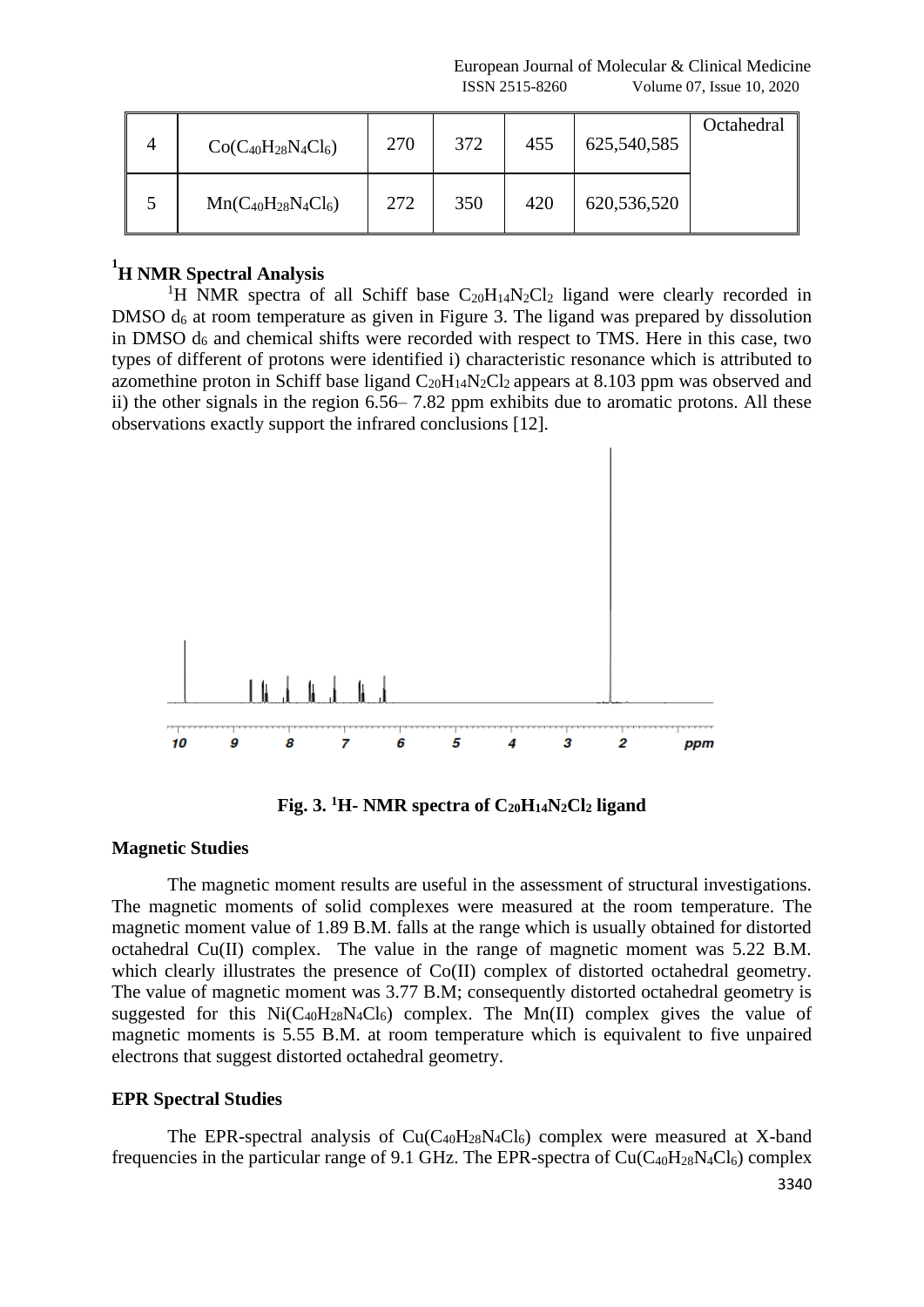exactly provides valuable information about the coordination environment which is around Cu(II) ion [13]. The EPR-spectra of the Cu( $C_{40}H_{28}N_4Cl_6$ ) complex showed a very sharp band exactly in the range  $g_{iso} = 2.0012$  which shows Fig. 4. Therefore, the results proposed that Cu(II) complex possesses distorted octahedral geometry.



**Fig. 4. EPR spectra of Cu(C40H28N4Cl6) complex DNA Cleavage Activity**

Deoxyribonucleic acid (DNA) is major target molecule for the main part of the antiviral and anticancer therapies. Gel electrophoresis precisely works on the movement of DNA molecule which will comes under the control of an electric potential [14]. The  $Cu(C_{40}H_{28}N_4Cl_6)$ ,  $Ni(C_{40}H_{28}N_4Cl_6)$ ,  $Co(C_{40}H_{28}N_4Cl_6)$  and  $Mn(C_{40}H_{28}N_4Cl_6)$  complexes were examined for their DNA cleavage activity by a method called agarose gel electrophoresis against pUC18DNA and the gel picture clearly showing DNA cleavage in Fig. 5.

The gel electrophoresis studies clearly explained that, all the reported complexes have acted efficiently on DNA as that was molecular weight differentiation which shows among treated DNA samples and the control. As the prepared complexes were observed to cleave DNA effectively, it concluded that, the metal complexes efficiently which inhibit the growth of certain pathogenic by cleaving same genome.

From Figure it is evident that  $Cu(C_{40}H_{28}N_4Cl_6)$  complex cleave DNA more capably in the presence of an oxidant hydroxyl radical (OH<sup>'</sup>) reaction with DNA. This is reliable with the increased production of OH radicals by cuprous ions similar to the well known Fenton reaction. The distinction in the amount of protons in the mononuclear Co(II), Ni(II), Cu(II), and Mn(II) metal complexes approximately undoubtedly points the difference in sizes of the +2 oxidation state of these metal ions, through the diverse DNA-cleavage effectiveness due to its various sizes. From these results, we conclude that the  $Cu(C_{40}H_{28}N_4Cl_6)$ ,  $Ni(C_{40}H_{28}N_4Cl_6)$ ,  $Co(C_{40}H_{28}N_4Cl_6)$  and  $Mn(C_{40}H_{28}N_4Cl_6)$  complexes act as a potent nuclease agents.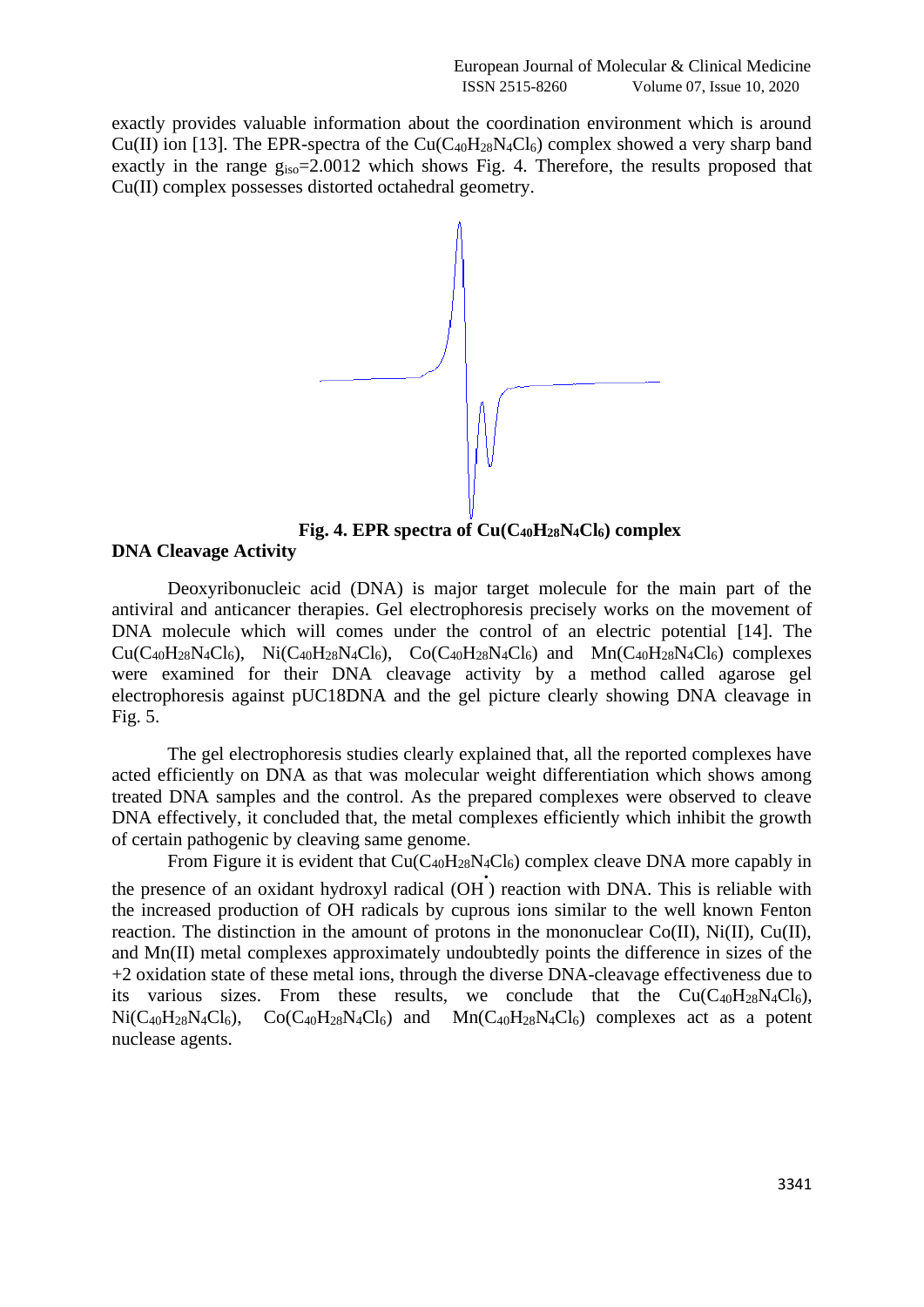

**Fig. 5. Changes in agarose gel electrophoretic pattern of pUC18DNA which is induced by H2O<sup>2</sup> and metal complexes. Lane 1-DNA alone; Lane 2- DNA alone + H2O2; Lane 3-**  $DNA + Cu(C_{40}H_{28}N_4Cl_6) + H_2O_2$ ; Lane 4-DNA + Co(C<sub>40</sub>H<sub>28</sub>N<sub>4</sub>Cl<sub>6</sub>) + H<sub>2</sub>O<sub>2</sub>; Lane5-DNA  $+$  Ni(C<sub>40</sub>H<sub>28</sub>N<sub>4</sub>Cl<sub>6</sub>); Lane 6-DNA+ Mn(C<sub>40</sub>H<sub>28</sub>N<sub>4</sub>Cl<sub>6</sub>) + H<sub>2</sub>O<sub>2</sub>. **Antibacterial Studies**

The prepared Schiff base ligand and metal complexes  $C_{20}H_14N_2Cl_2$ ,  $Cu(C_{40}H_{28}N_4Cl_6)$ ,  $Ni(C_{40}H_{28}N_4Cl_6)$ ,  $Co(C_{40}H_{28}N_4Cl_6)$  and  $Mn(C_{40}H_{28}N_4Cl_6)$  were screened for antibacterial activity against a variety of pathogenic bacteria such as *Bacillus subtilis* and *Staphylococcus aureus* as gram positive bacteria and *Klebsiella pneumoniae* and *Escherichia coli* as gramnegative bacteria by a certain method called disc diffusion method. From table 4, the Gram +ve bacteria of synthesized metal complexes were found to hinder efficiently all the tested bacteria at various rates and activity shown as following order of  $Cu(C_{40}H_{28}N_4Cl_6)$  $Co(C_{40}H_{28}N_4Cl_6)$  Ni $(C_{40}H_{28}N_4Cl_6)$  Mn( $C_{40}H_{28}N_4Cl_6$ ). While the Gram –Ve *bacteria* too go behind the same order and all the complexes which show higher bacterial activity than reported ligand.

The activities of synthesized complexes may be explained on basis of chelation theory, chelation actually which actually reduces the polarity of metal atom and mainly due to partial sharing of its positive charge with donor groups and probable  $\pi$ - electron delocalisation within the whole chelate ring. Also chelation which then favours its permeation from side to side the lipid layer of cell membrane [15]. Antibacterial activity of the reported ligands and metal complexes was compared with the standard drug as *Streptomycin.*

In the current study the higher antibacterial activity of the some prepared metal complexes were might be because of the electron withdrawing groups i.e., Cl group substituted present in the ligand environment, the electron withdrawing groups always ready to pull electron towards itself so that the positive charge of metal ion gets increased automatically , there of penetration of the complex during the lipid membrane was effortlessness and therefore they could reduce the growth of the microorganism effectively [16]. The antibacterial activity of  $Cu(II)$  complex are shows higher than the ligand and Ni(II),  $Co(II)$  and Mn(II) complexes. It might be probably due to the  $Cu(II)$  ion is small in size with that of high electronegativity when compare to other metal ions.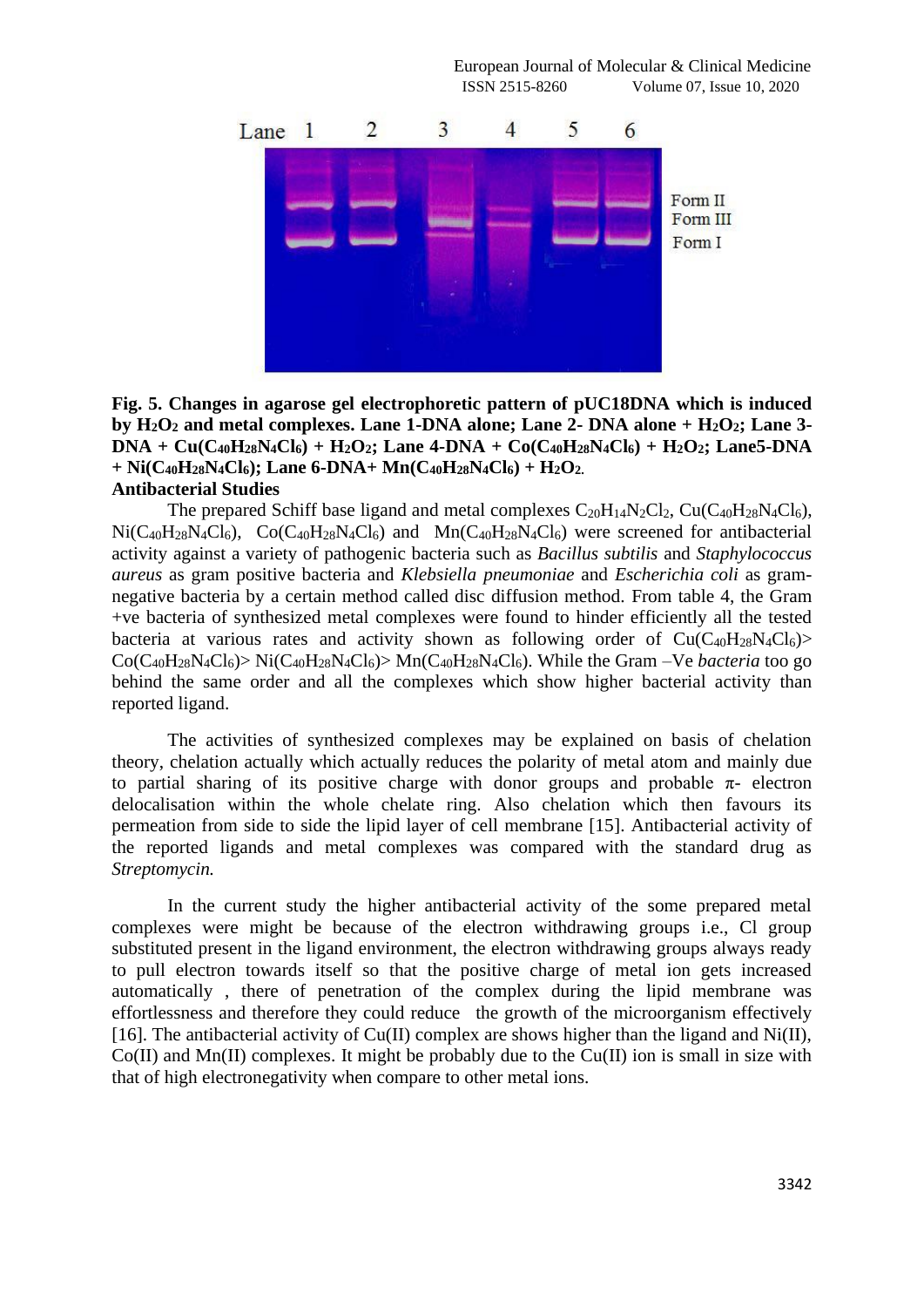|                           | Zone of inhibition (mm)                |                       |    |                          |    |    |    |                  |    |                        |                       |     |                |    |    |     |
|---------------------------|----------------------------------------|-----------------------|----|--------------------------|----|----|----|------------------|----|------------------------|-----------------------|-----|----------------|----|----|-----|
|                           | Gram positive bacteria                 |                       |    |                          |    |    |    |                  |    | Gram negative bacteria |                       |     |                |    |    |     |
| <b>Compounds</b>          | <b>Staphylococcus</b><br><i>aureus</i> |                       |    | <b>Bacillus subtilis</b> |    |    |    | Escherichia coli |    |                        | Klebsiella pneumoniae |     |                |    |    |     |
|                           |                                        | Concentration (µg/mL) |    |                          |    |    |    |                  |    |                        |                       |     |                |    |    |     |
|                           | 25                                     | 50                    | 75 | 100                      | 25 | 50 | 75 | 100              | 25 | 50                     | 75                    | 100 | 25             | 50 | 75 | 100 |
| $C_{20}H_{14}N_2Cl_2$     | 9                                      | 9                     | 10 | 12                       | 8  | 9  | 10 | 13               | 8  | 9                      | 9                     | 10  | 8              | 8  | 9  | 9   |
| $Cu(C_{40}H_{28}N_4Cl_6)$ | 12                                     | 15                    | 17 | 20                       | 13 | 15 | 19 | 21               | 10 | 11                     | 12                    | 16  | 10             | 12 | 15 | 17  |
| $Ni(C_{40}H_{28}N_4Cl_6)$ | 10                                     | 13                    | 15 | 17                       | 11 | 13 | 17 | 18               | 8  | 10                     | 10                    | 11  | $\overline{7}$ | 8  | 9  | 10  |
| $Co(C_{40}H_{28}N_4Cl_6)$ | 11                                     | 14                    | 16 | 19                       | 12 | 14 | 18 | 20               | 11 | 12                     | 15                    | 15  | 10             | 11 | 13 | 15  |
| $Mn(C_{40}H_{28}N_4Cl_6)$ | 9                                      | 10                    | 14 | 16                       | 10 | 11 | 16 | 17               | 8  | 8                      | 8                     | 10  | $\overline{7}$ | 8  | 9  | 10  |
| Streptomycin              | 15                                     | 16                    | 19 | 22                       | 16 | 17 | 20 | 22               | 16 | 16                     | 19                    | 19  | 14             | 15 | 18 | 20  |

**Table 4. Antibacterial activity for Schiff base ligands and mononuclear metal complexes**



**Fig. 6. Antibacterial activity of Schiff base ligand and mononuclear Schiff base metal complexes against** *Staphylococcus aureus*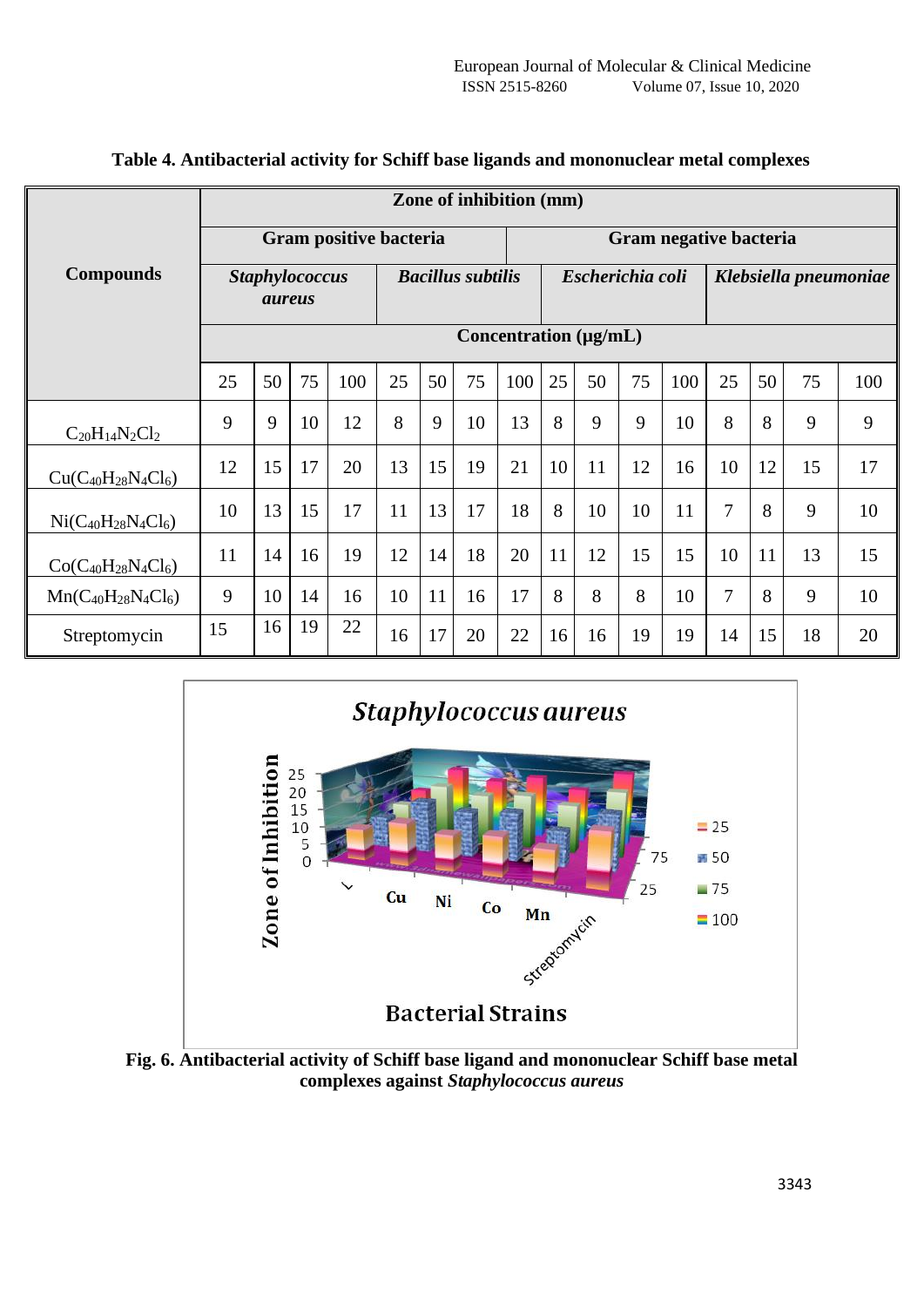

**Fig. 7. Antibacterial activity of Schiff base ligand and mononuclear Schiff base metal complexes against** *Bacillus subtilis*



**Fig. 8. Antibacterial activity of Schiff base ligand and mononuclear Schiff base metal complexes against** *Escherichia coli*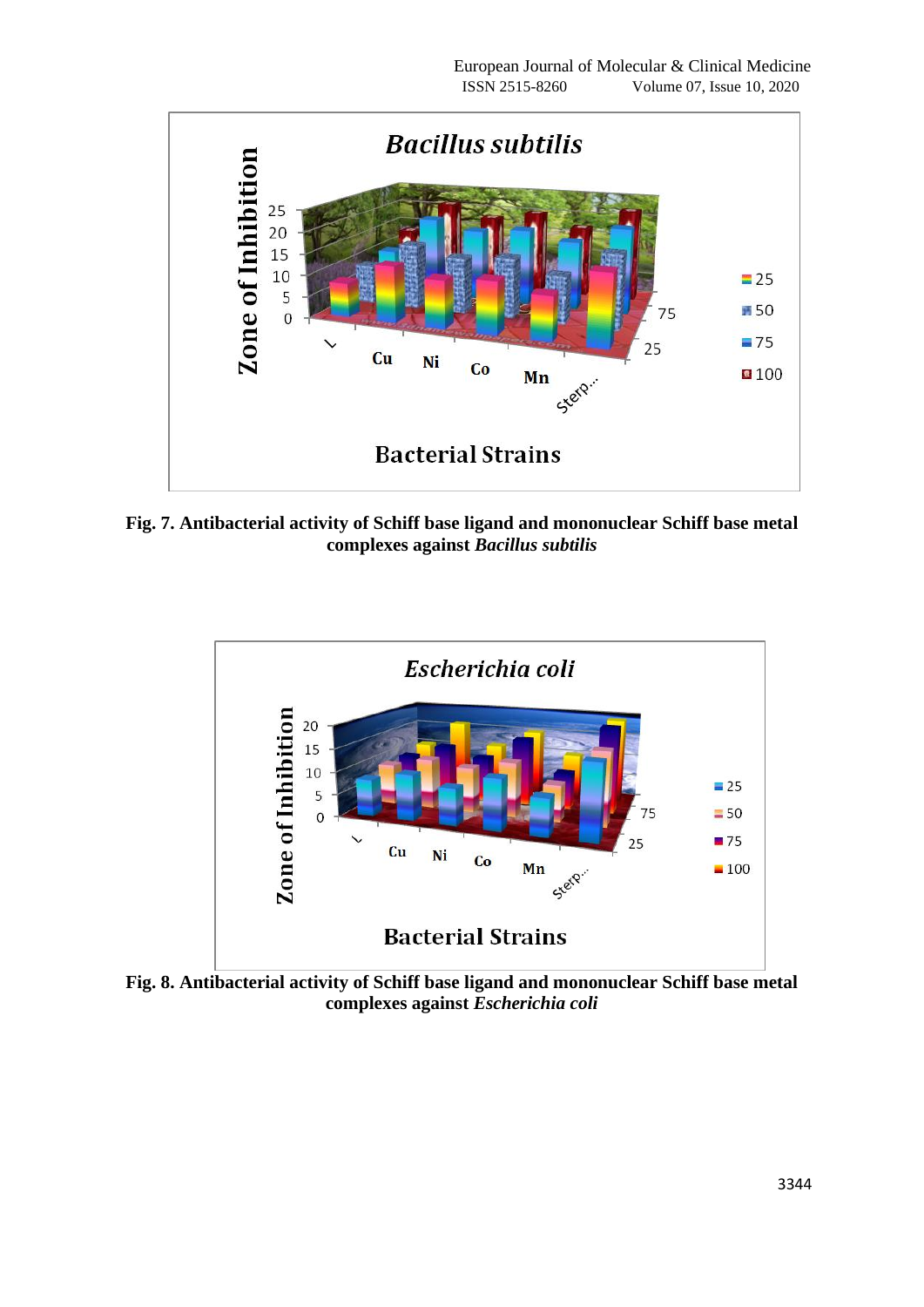

**Fig. 9. Antibacterial activity of Schiff base ligand and mononuclear Schiff base metal complexes against** *Klebsiella pneumoniae*

## **DPPH Radical Scavenging Assay**

Figure 10 & 11 depicts  $Cu(C_{40}H_{28}N_4Cl_6)$  complex are significantly more proficient in quenching DPPH radical than the reported free ligand  $C_{20}H_{14}N_2Cl_2$  and other synthsized complexes. From the results it was clearly found that  $IC_{50}$  values of  $Cu(C_{40}H_{28}N_{4}Cl_{6})$ complex is 5.82 mg/ml show very good activity compared to other complexes and reported ligand. Ascorbic acid is used as standard here.



**Fig. 10. DPPH Radical Scavenging Activity Spectrophotometric Assay of various of Metal Complexes**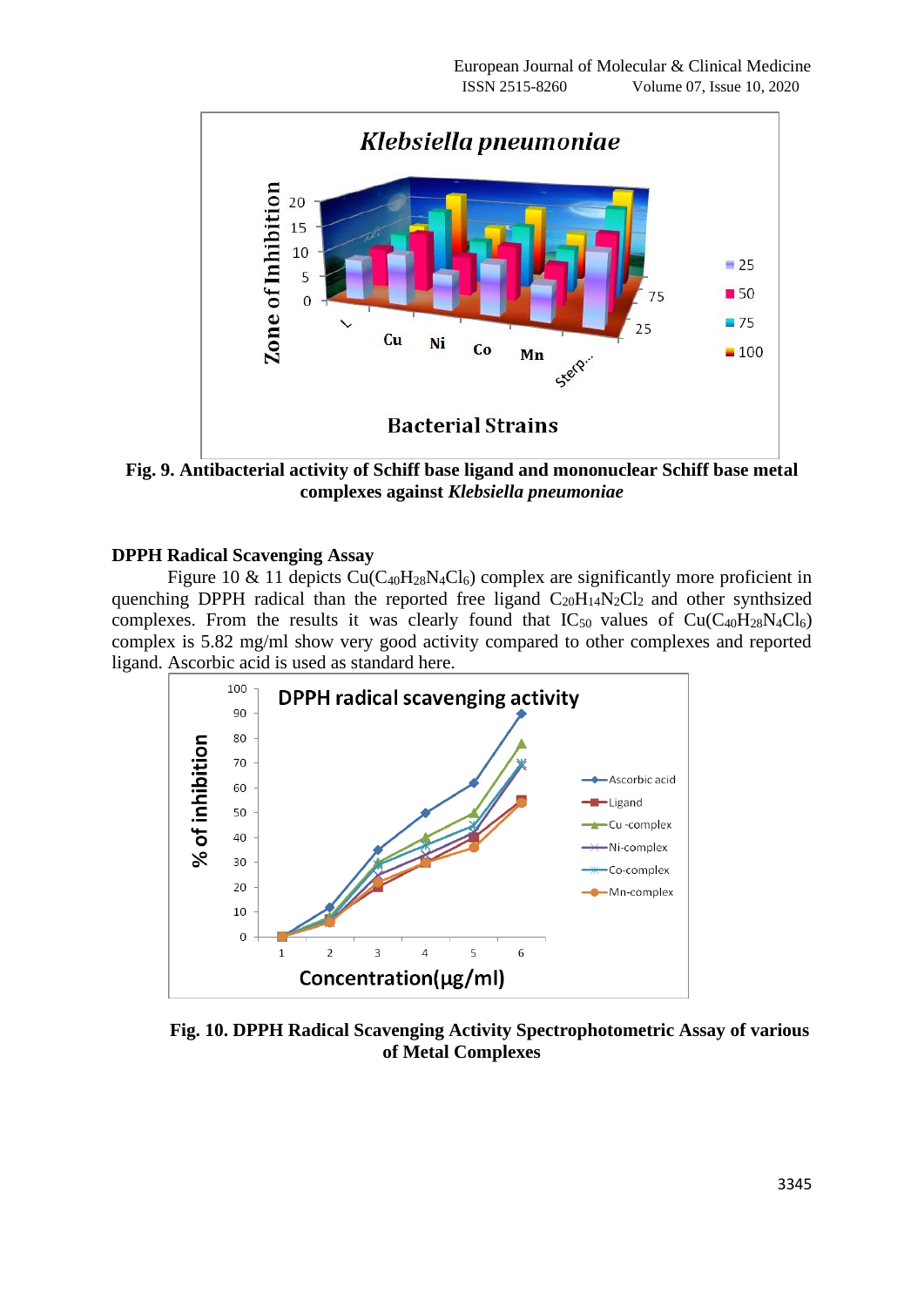

**Fig. 11. DPPH Scavenging Capacities (IC50) of Metal Complexes**

### **Conclusion**

The synthesis and spectral analysis of mononuclear  $C_{20}H_{14}N_2Cl_2$ ,  $Cu(C_{40}H_{28}N_4Cl_6)$ ,  $Ni(C_{40}H_{28}N_4Cl_6)$ ,  $Co(C_{40}H_{28}N_4Cl_6)$  and  $Mn(C_{40}H_{28}N_4Cl_6)$  Schiff base complexes have been demonstrated in this report. All the reported complexes synthesized from o-pthalaldehyde and 4-chloroaniline containing  $N_4$  donors set in diverse environments. The reported compounds characterized by spectral and analytical data. The molar conductance values of synthesized complexes were indicated that complexes which show non- electrolytic in nature. FT-IR spectra clearly reveal that the azomethine stretching frequency was observed for all the reported complexes and thereby suggesting the complex formation and far IR spectra indicates that chloride ion bonded to metal ion. The magnetic moment studies, UV-Vis, and EPR spectral data of complexes suggested a distorted octahedral geometry for the reported complexes. The DNA cleavage studies reveals that the  $Cu(C_{40}H_{28}N_4Cl_6)$  and  $Co(C_{40}H_{28}N_4Cl_6)$  complexes cleaved DNA was more efficiently when compared to other complexes and ligand. The antibacterial activity of prepared  $Cu(C_{40}H_{28}N_4Cl_6)$  complexes are higher than the ligand,  $Ni(C_{40}H_{28}N_4Cl_6)$ ,  $Co(C_{40}H_{28}N_4Cl_6)$  and  $Mn(C_{40}H_{28}N_4Cl_6)$ complexes. The IC<sub>50</sub> values of Cu(C<sub>40</sub>H<sub>28</sub>N<sub>4</sub>Cl<sub>6</sub>) complex clearly indicates that the Cu(II) shows graet DPPH Scavenging activity compared to other synthesized compounds.

# **DECLARATIONS**

## **Acknowledgments**

The author is indebted to Supervisor for his constant encouragement and support. STIC Cochin, St. Joseph College, Trichy and Progen lab , Salem are gratefully acknowledged for providing instrumental facilities.

### **Conflict of interests**

The authors declare that they have no conflict of interest

## **References**

1. Mohammad Shakir, Yasser Azim, Hamida-Tun-Nisa Cbishti, Shama Praveen, *Spectrochimica Acta* Part A, 65, 490 (2016).